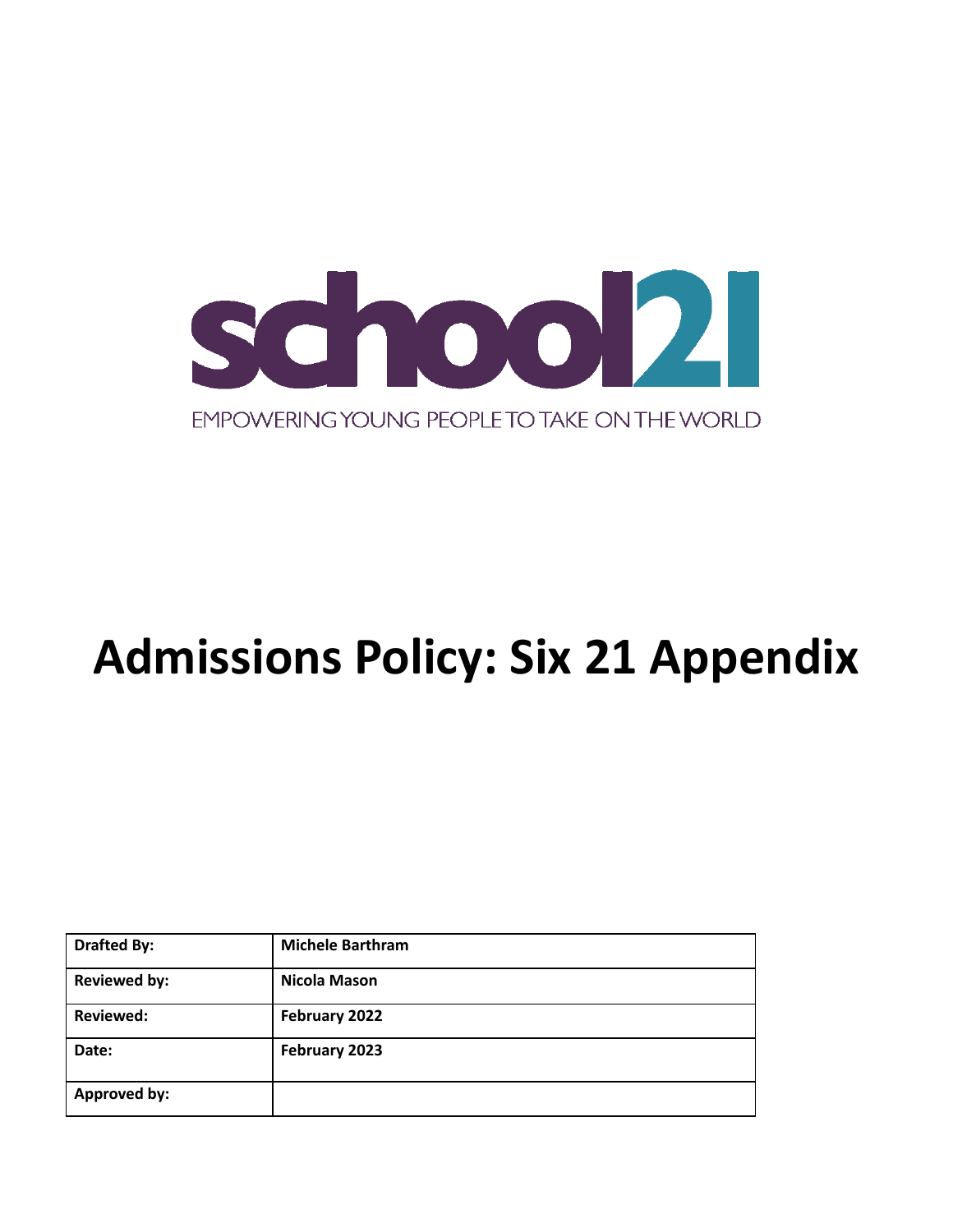# **This appendix sets out the differences in Six 21 admissions compared to the main school policy.**

## **Section 4: How to apply**

Students apply directly to post-16 providers. For Six 21 this is currently via <https://school21.applicaa.com/>. The application window for Six 21 always opens the day after Open Evening in November and closes by February half term at the latest. The exact dates will be clearly displayed on the Six 21 website each year.

Students at School 21 in Year 11 need to apply if they wish to study at Six 21 and do not automatically have a place.

## **Section 6.Allocation of places**

#### 6.1 Admission number

The school has an agreed admission number of 150 in Year 12 and Year 13.

#### 6.2 Oversubscription criteria

All students must meet the entry requirements of **six GCSEs at Grade 6 or higher including English and Mathematics and pass the induction week in July each year.** This is for a place at Six 21 and does not guarantee admission onto a particular subject/course.

If the school is not oversubscribed, all applicants who meet the entry requirements will be offered a place.

In the event that the school receives more applications than the number of places it has available, places will be given to those children who meet any of the criteria set out below, in order until all places are filled.

- 1. Looked after children and children who were previously looked after, but immediately after being looked after became subject to adoption, child arrangements, or special guardianship order including those who appear to the London Borough of Newham to have been in state care outside of England and ceased to be in state care as a result of being adopted.
- 2. Internal students who meet the entry requirements
- 3. Children who have been assessed by Newham Council's Special Educational Needs Service as requiring a particular named school to meet their educational needs and/or physical access. In addition, the child must be on the Special Educational Needs Code of Practice and be in receipt of 'high needs funding' and/or have physical access difficulties.
- 4. Children who have a sibling on roll and are reasonably expected to be on roll at the time of admission in the school.
- 5. Children whose parent/carer (with legal parental responsibility) are directly employed by the school.
- 6. Service children
- 7. All other children, whether or not they live in Newham.
- 8. Waiting list students will be considered if places remain once all students who meet the above